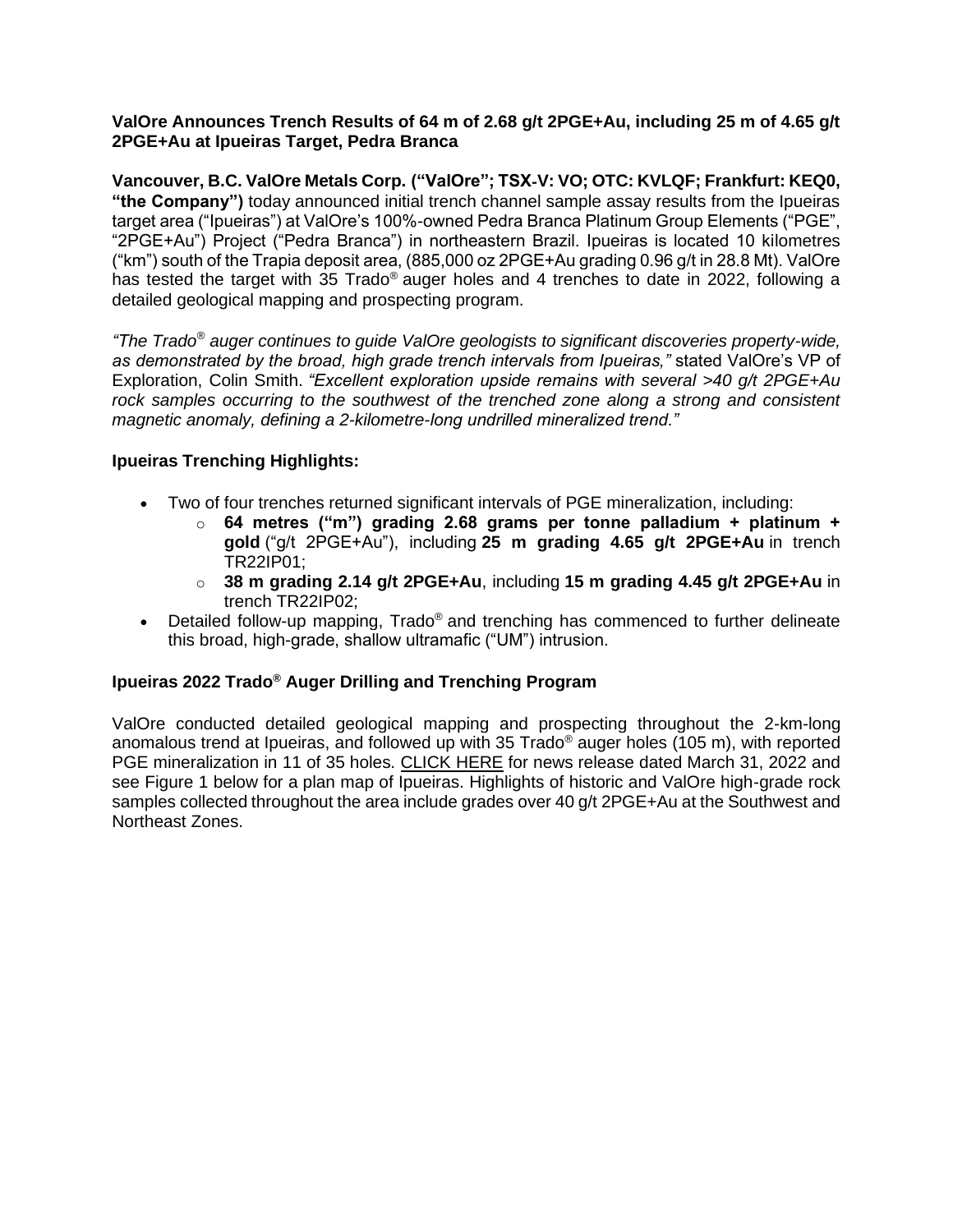

### **Figure 1: Ipueiras target ground mag anomaly extending for approximately 2 km along strike from southwest to northeast. High-grade rock and Trado® auger assays highlighted in the two main Zones (Southwest and Northeast Zones).**

Five shallow pre-ValOre diamond drill holes tested a portion of the northeast zone of Ipueiras, with PGE mineralization reported in 2 holes. Revised interpretations, based on new data from ValOre's ongoing exploration program, demonstrate excellent potential for mineralization continuity at depth and along strike.

PGE-mineralized Trado® auger results defined an area of focus within the Northeast Zone for priority follow up work, and was subsequently tested for in-situ PGE mineralization by excavation of 4 trenches totaling 189 m, covering a strike length of approximately 200 m. All 4 trenches confirmed UM and UM-derived rocks continuity along strike, with PGE mineralization reported in 3 of 4 trenches. Assays remain pending for trench TR22IP04.

Assay highlights include multiple high-grade PGE results from the two northernmost trenches associated with thick chromitites and chromitite-rich UMs, including:

- **TR22IP01: 64 m grading 2.68 g/t 2PGE+Au, including 25 m grading 4.65 g/t 2PGE+Au**;
- **TR22IP02: 38 m grading 2.14 g/t 2PGE+Au, including 15 m grading 4.45 g/t 2PGE+Au**;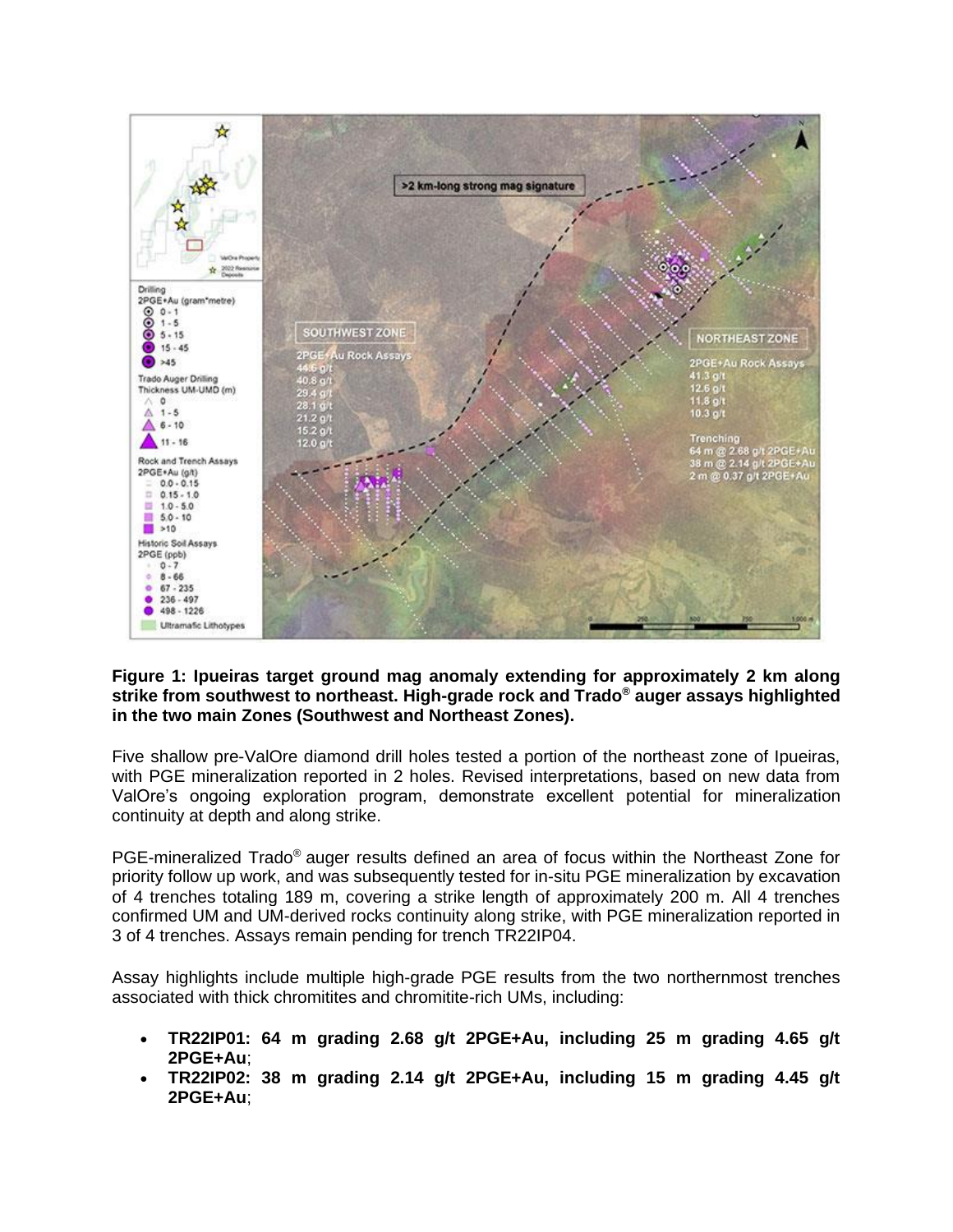• TR22IP03\*: 2.0 m grading  $0.37$  g/t 2PGE+Au (\* assays pending for final 5.0 m).

See Figure 2 below for a plan map with trench locations at the Northeaster Zone at Ipueiras; Figure 3 for pictures of the Ipueiras trenches, with detailed photographs highlighting chromitite occurring in the area; and Figures 4A and 4B for detailed trench cross sections. Reported trench assay interval lengths are channel samples and estimated to represent 70-80% true width.

High-grade PGE assays from historical and ValOre samples, in addition to Trado® auger holes drilled by ValOre at the Southwest Zone of the Ipueiras trend are interpreted to be correlative with the high-grade UMs and chromitite reefs exposed in trenches TR22IP01 and TR22IP02, extending known PGE mineralization and exploration upside for an additional 2 km to the southwest of the existing historical core drilling and trench area.

Detailed follow-up mapping, Trado<sup>®</sup> and trenching has commenced to further delineate this broad anomalous trend.



**Figure 2: Trench location at the Northeast Zone of Ipueiras. Highlights for high grade rock samples and Trado® auger drilling.**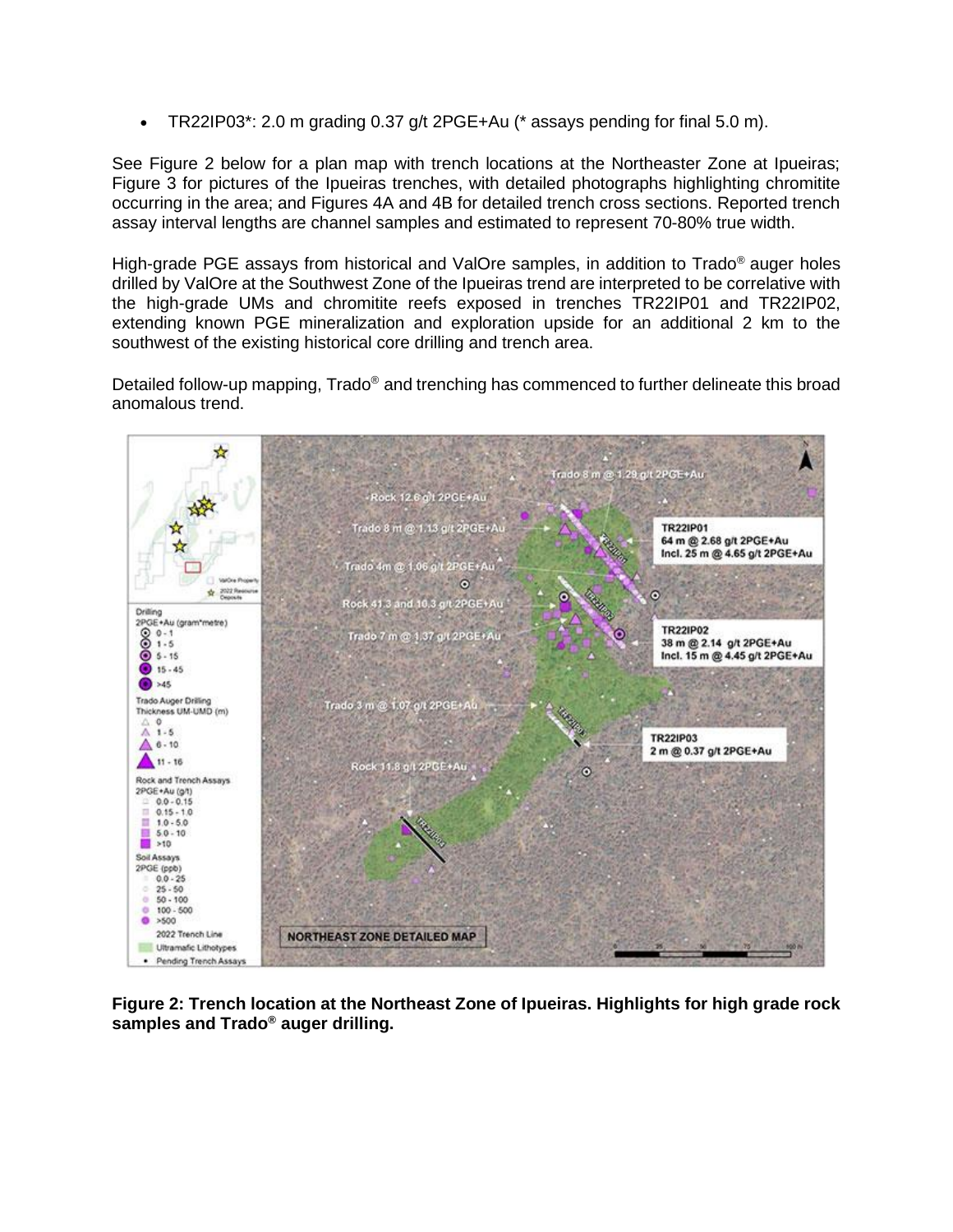

**Figure 3: A. Overview of trench TR22IP01, totaling 71 m from northwest to southeast. B. Chromitite boulders marking an outcropping area of approximately 100 m along trend by 30 m wide crosscut by, and outcrop within, trenches TR22IP01 and TR22IP02. C. Detailed photograph of the high PGE grade chromitites.**



**Figure 4A: Cross section highlighting assays channel results for Trench TR22IP01 and coincident Trado® auger holes.**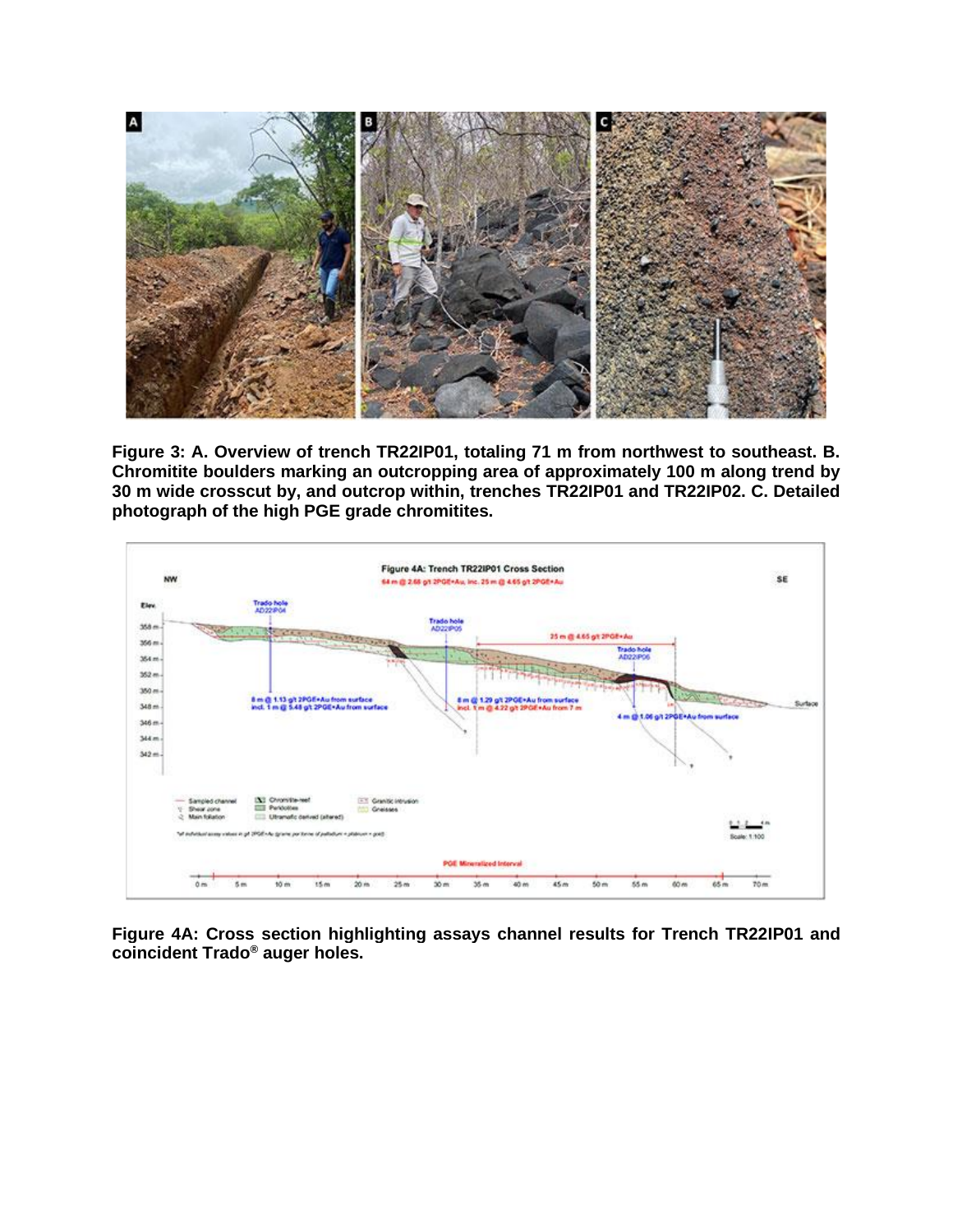

### **Figure 4B: Cross section highlighting assays channel results for Trench TR22IP01 and coincident Trado® auger holes.**

# **About the Trado® Auger**

[CLICK HERE](http://valoremetals.com/news-media/news-releases/2021/valore-establishes-new-shallow-pge-target-at-pedra-branca) for more information regarding Trado® Auger and Trenching methodology

### **Quality Control/Quality Assurance ("QA/QC") and Grade Interval Reporting**

[CLICK HERE](http://valoremetals.com/news-media/news-releases/2020/valore-announces-initial-drill-results-from-pedra-branca-including-10-gt-2pgeau-over-528-metres-from-surface) for a summary of ValOre's policies and procedures related to QA/QC and grade interval reporting.

### **Qualified Person (QP)**

The technical information in this news release has been prepared in accordance with Canadian regulatory requirements set out in NI 43-101 and reviewed and approved by Colin Smith, P.Geo., ValOre's QP and Vice President of Exploration.

### **About ValOre Metals Corp.**

**ValOre Metals Corp. (TSX**‐**V: VO)** is a Canadian company with a portfolio of high‐quality exploration projects. ValOre's team aims to deploy capital and knowledge on projects which benefit from substantial prior investment by previous owners, existence of high-value mineralization on a large scale, and the possibility of adding tangible value through exploration, process improvement, and innovation.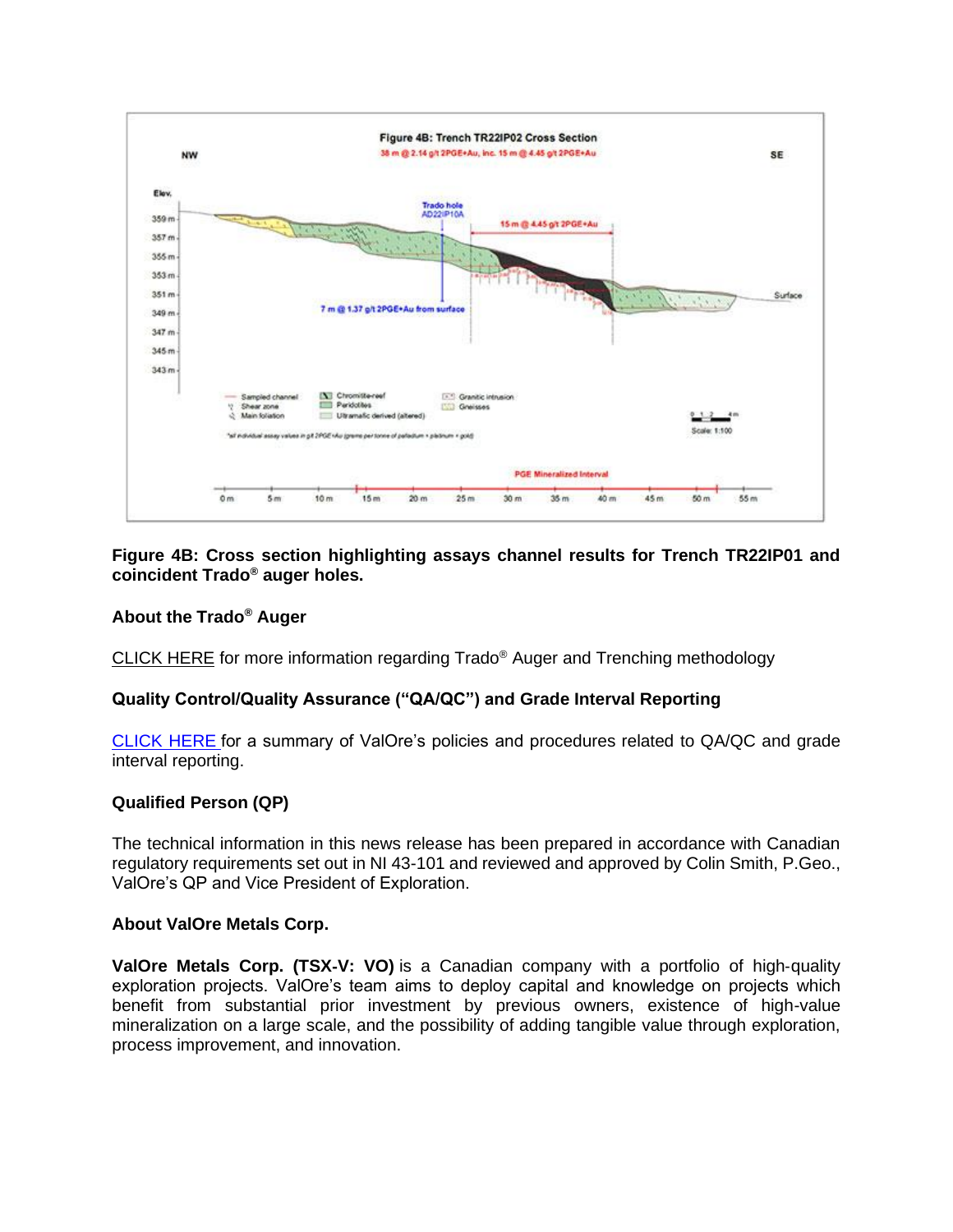In May 2019, ValOre announced the acquisition of the Pedra Branca Platinum Group Elements (PGE) property, in Brazil, to bolster its existing Angilak uranium, Genesis/Hatchet uranium and Baffin gold projects in Canada.

The Pedra Branca PGE Project comprises 52 exploration licenses covering a total area of 56,852 hectares (140,484 acres) in northeastern Brazil. At Pedra Branca, 7 distinct PGE+Au deposit areas host, in aggregate, a 2022 NI 43-101 inferred resource of 2.198 Moz 2PGE+Au contained in 63.6 Mt grading 1.08 g/t 2PGE+Au [\(CLICK HERE](http://valoremetals.com/news-media/news-releases/2022/valore-expands-pedra-branca-inferred-mineral-resource-by-106-to-22-million-ounces-at-108-gt-2pgeau) for news release dated March 24, 2022). All the currently known Pedra Branca inferred PGE resources are potentially open pittable.

Comprehensive exploration programs have demonstrated the "District Scale" potential of ValOre's Angilak Property in Nunavut Territory, Canada that hosts the Lac 50 Trend having a current Inferred Resource of 2,831,000 tonnes grading 0.69% U3O8, totaling 43.3 million pounds U3O8. For disclosure related to the inferred resource for the Lac 50 Trend uranium deposits, please [CLICK HERE](http://valoremetals.com/news-media/news-releases/archive/index.php?content_id=144) for ValOre's news release dated March 1, 2013.

ValOre's team has forged strong relationships with sophisticated resource sector investors and partner Nunavut Tunngavik Inc. (NTI) on both the Angilak and Baffin Gold Properties. ValOre was the first company to sign a comprehensive agreement to explore for uranium on Inuit Owned Lands in Nunavut Territory and is committed to building shareholder value while adhering to high levels of environmental and safety standards and proactive local community engagement.

On behalf of the Board of Directors,

"Jim Paterson"

James R. Paterson, Chairman and CEO

ValOre Metals Corp.

For further information about ValOre Metals Corp., or this news release, please visit our website at [www.valoremetals.com](http://www.valoremetals.com/) or contact Investor Relations at 604.653.9464, or by email at [contact@valoremetals.com.](mailto:contact@valoremetals.com)

ValOre Metals Corp. is a proud member of Discovery Group. For more information please visit: <http://www.discoverygroup.ca/>

Neither the TSX Venture Exchange nor its Regulation Services Provider (as that term is defined in the policies of the TSX Venture Exchange) accepts responsibility for the adequacy or accuracy of this release.

This news release contains "forward-looking statements" within the meaning of applicable securities laws. Although ValOre believes that the expectations reflected in its forward-looking statements are reasonable, such statements have been based on factors and assumptions concerning future events that may prove to be inaccurate. These factors and assumptions are based upon currently available information to ValOre. Such statements are subject to known and unknown risks, uncertainties and other factors that could influence actual results or events and cause actual results or events to differ materially from those stated, anticipated or implied in the forward-looking statements. A number of important factors including those set forth in other public filings could cause actual outcomes and results to differ materially from those expressed in these